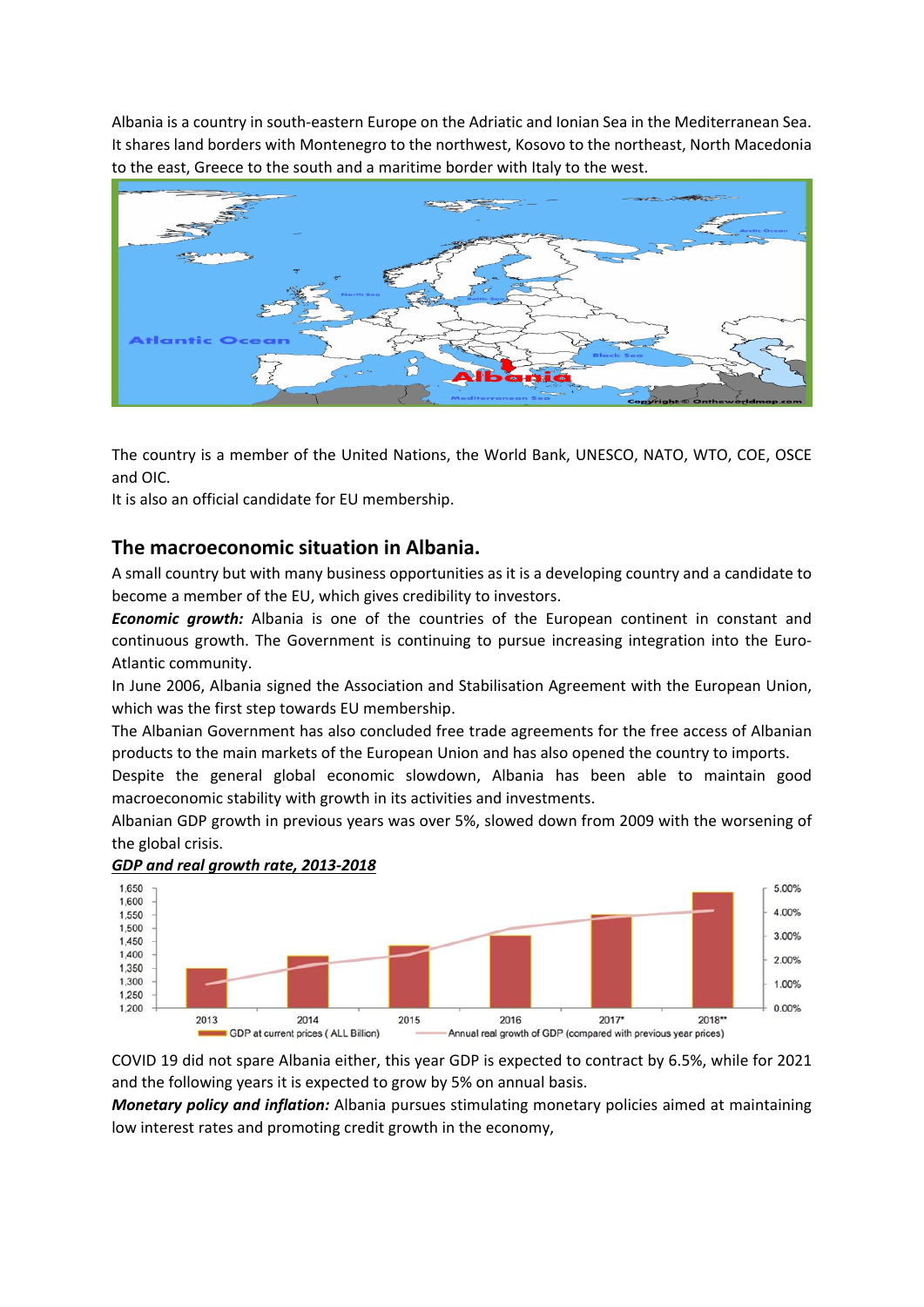### *The inflation rate, 2012‐2020*



The banking system is increasingly characterised by the presence of foreign banks, which account for about 90% of total assets. This has led to greater competition and better availability of banking services.

*Foreign direct investments:* In order to increase foreign direct investment, the Albanian Government has intensified its efforts to implement a series of fiscal and legislative reforms to improve the socalled "business climate" in the country.

These changes, together with the signing of the Stabilisation and Association Agreement with the EU and NATO membership, contribute to the growth of foreign direct investment in Albania.

In recent years, investor interest has increased in a wide range of sectors such as: agriculture, manufacturing, energy production, cement production, mining, oil and industrial parks.

EU‐owned companies invested 45.5% of total investments made by foreign companies in 2018, the majority is invested by Italy (14.0%).

Other countries that have invested in Albania, the People's Republic of China (17.4%) and Turkey (10.4%) dominate in the value of investments made in 2018, while Kosovo (3.6%) dominates for the Western Balkan countries.

*Foreign direct investments and personal remittances in Albania* 



*Doing business:* business costs in Albania are competitive, both in terms of labour and general costs, with particular reference to the labour force present in the country, which is generally voung and recognised to be very qualified, motivated and with language skills which is very important for those who decide to invest.

*Company incorporation:* in Albania, it takes only one day and it is not necessary to have a notary and the costs of incorporation are around 49, 464.00 Leke (equivalent to about 400.00  $\epsilon$ ).

# **The tax system of Albania**

*The tax system for legal persons:* another strong factor in Albania is undoubtedly its fiscal system, the following is an overview of taxation:

## *Profit tax*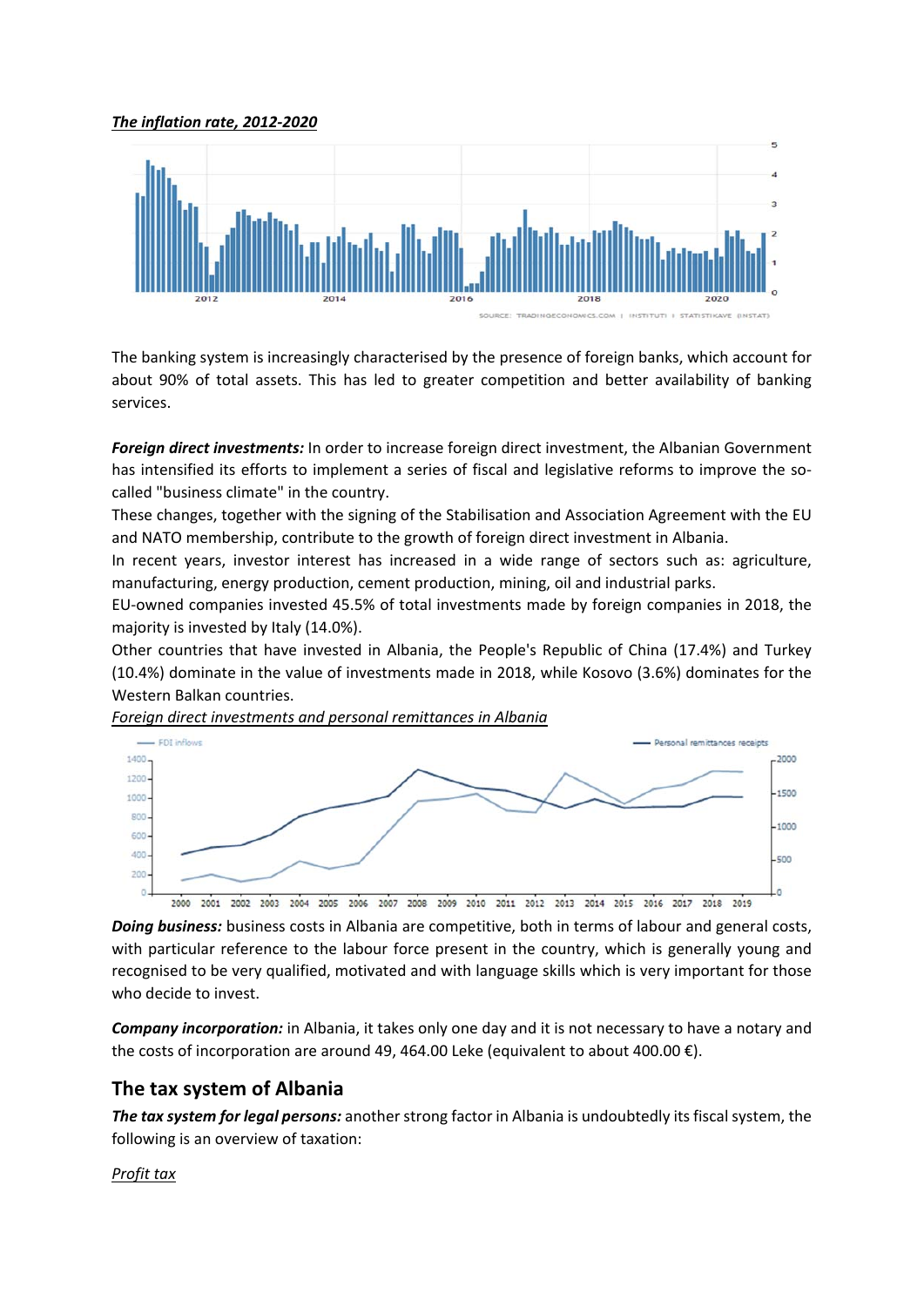- 1. 5% of the pre-tax result of the year for all entities with a turnover up to ALL 14 million (equivalent to approximately €114,000);
- 2. 15% of the pre-tax result for the year for all other entities with a turnover exceeding ALL 14 million (equivalent to approximately €114,000);

## *Simplified profit tax*

Small enterprises with a turnover from ALL 5 million up to ALL 8 million (equivalent to approximately Euro 40,000 up to Euro 65,000) the simplified tax rate on profit is 5%; while subjects with a turnover from zero up to ALL 5 million (equivalent to approximately 40,000 Euro) are no longer subject to the simplified profit tax, the rate is zero.

*Dividends* 

taxed at 8%.

*Other incomes* 

All other income taxed at 15%.

*VAT* 

20% (6% for hotel activities, agritourism, advertising, public transport, publishing).

*The tax system for individuals:* taxpayers who are individuals resident in Albania, and who have income in Albania and abroad, amounting to more than ALL 2 million (equivalent to approximately Euro 16,000) are obliged to submit their annual tax return to the Revenue Agency within 30 April of the following year.

The law provides for progressive taxation on the basis of the following rates for wages, salaries, and other benefits arising from employment relationships, Income from work on a monthly basis:

1. 0 –30,000 ALL taxation 0%;

- 2. 30.001 ‐ 150.000 ALL taxed at 13%;
- 3. Above 150.001 taxed at 23%.

### *Deficit*

| Year               | 2015   | 2016   | 2017   | 2018   | 2019   |
|--------------------|--------|--------|--------|--------|--------|
| Deficit (% on GDP) | $-4.1$ | $-1.8$ | $-2.0$ | $-1.6$ | $-1.9$ |

# **The labour market**

Relations between employee and employer are regulated by individual employment contracts in accordance with Law 7961 of 12 July 1995 "Labor Code", which has been partly approximated to the main EU directives. Albania adheres to all the main conventions of the International Labor Organization that protect employers' rights.

*The unemployment rate in Albania* 

| Year            | 2015  | 2016  | 2017  | 2018  | 2019  |
|-----------------|-------|-------|-------|-------|-------|
| Unempyment rate | 17.3% | 14.2% | 13.4% | 12.3% | 11.2% |